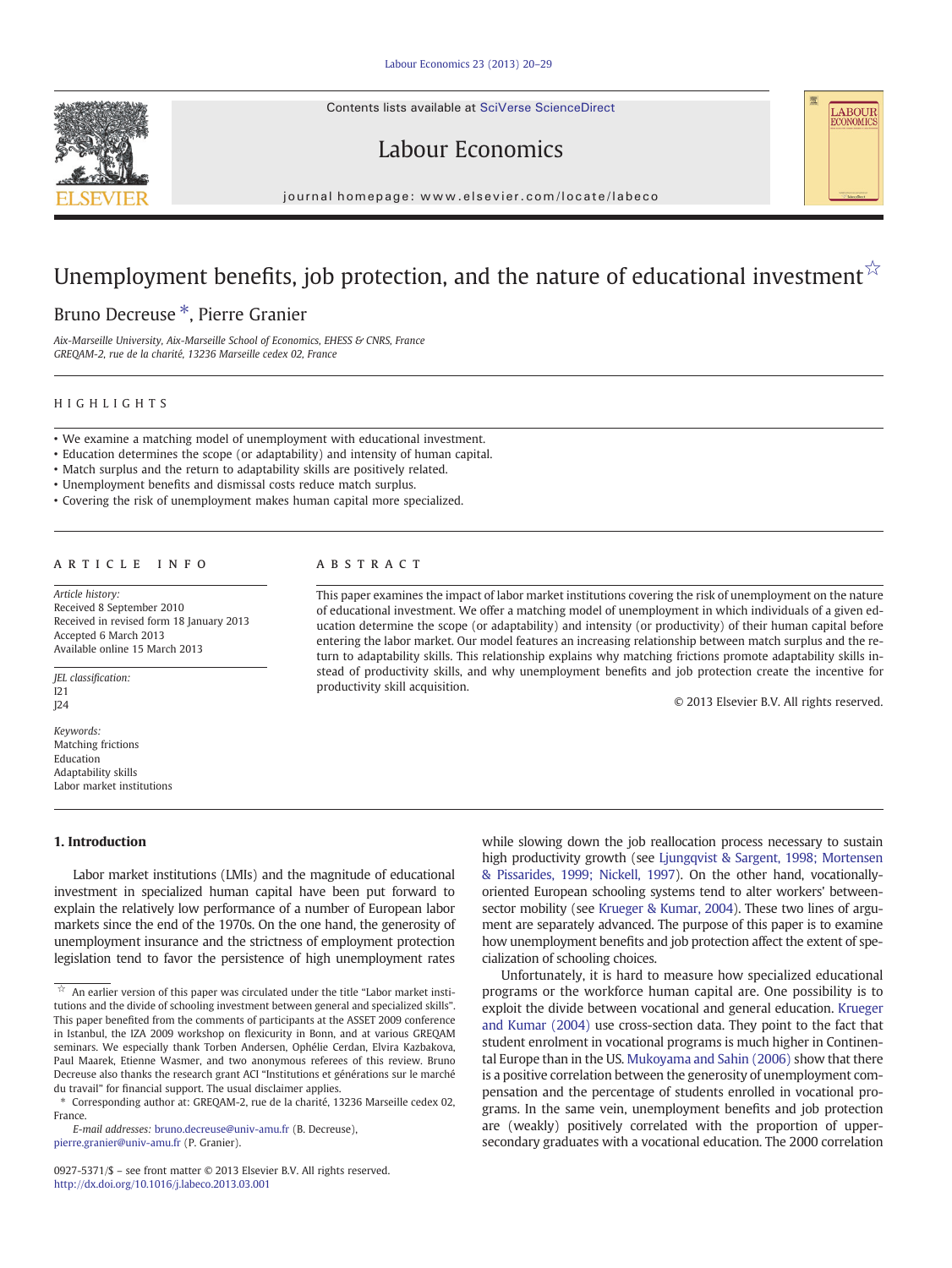coefficient between the latter variable and the OECD unemployment benefit index or the OECD strictness of employment protection legislation are slightly below 30%.<sup>1</sup> A possible interpretation is that unemployment benefits and job protection are detrimental to general education. In turn, this may affect worker productivity and worker mobility across sectors during their entire working life.

The relationship between LMIs and the nature of human capital investment has already been examined in the context of on-the-job training. [Wasmer \(2006\)](#page--1-0) focuses on the decision to invest in general versus specific human capital. Following [Becker \(1964\),](#page--1-0) general human capital can be used everywhere in the economic system, whereas specific human capital can only be used within the firm. Wasmer shows that layoff taxes favor the acquisition of specific human capital.

The primary purpose of our paper is to complement Wasmer's contribution but instead focusing on human capital investments before labor market entry, rather than once in the job. The abrupt distinction between general and specific human capital cannot be directly used in the study of educational investment. At the time of educational choice, individuals are not well informed as to the identity of the firms they will meet. Human capital cannot be purely specific in the traditional sense: workers would have no chance of using such a kind of human capital, and, consequently, the whole investment would be spent in general human capital. We need a formal approach where human capital transferability between jobs and sectors varies in a more continuous way.

Our paper builds on [Charlot et al. \(2005\).](#page--1-0) In this model, education jointly determines the scope and intensity of human capital. Such human capital is composed of two skills. Adaptability skills govern the fraction of jobs the worker can occupy, while productivity skills refer to worker's ability once in these jobs. Adaptability skills define the degree of human capital transferability across jobs. When adaptability skills expand, human capital becomes more general as it can be used in more firms. Conversely, when adaptability skills decline, human capital becomes more specialized.

In Charlot et al., the divide between investment in adaptability and in productivity is fixed. In this paper, we endogenize the mix of adaptability and productivity skills. Students allocate a fixed amount of investment between the two types of skills. The scope of one's human capital and its intensity evolve in opposite directions. Fig. 1 explains how this works. The different jobs are ranked on the horizontal axis according to a worker's perspective, from the most to the least preferred. The vertical axis indicates the worker's ability in such jobs. Human capital has two components: adaptability skills determine the x value, whereas productivity skills set the  $\nu$  value. The trade-off here means that increasing the x value (and so making human capital more transferrable) is detrimental to the y value (the worker is less productive in each job that s/he can actually occupy).

Our model highlights a key relationship between match surplus and the return to adaptability skills. Match surplus is the wealth associated with a job net of the worker's and the employer's outside options. This relationship drives all the results obtained subsequently. Adaptability skills improve the rate at which workers find jobs. Such skills, therefore, are set to capture match surplus. All the parameters that reduce match surplus also modify the optimal allocation of investment in favor of productivity skills.

In this perspective, [Section 2](#page--1-0) insists on the Rosen and rent-capture effects. The Rosen effect is named after [Rosen \(1983\),](#page--1-0) who argues that the incentives to specialization are closely related to skill use: "the return to investment in a particular skill is increasing in its subsequent rate of utilization". In our framework, matching frictions increase match surplus and, therefore, the need to invest in skills that facilitate the capture of such a surplus. In the competitive environment – the limit case where frictions disappear – adaptability skills are useless because it is extremely easy to contact any type of job. Individuals, therefore, devote the main part of





Fig. 1. When human capital becomes more general. The different jobs lie on the  $x$  axis, whereas the y axis displays the worker's output in each possible job.

their investment to productivity skills and so human capital is highly specialized. Conversely, specialized skills become less attractive when contacting an adequate job takes a lot of time.<sup>2</sup>

The rent-capture effect denotes the effect of workers' bargaining power. This parameter reduces match surplus and, therefore, promotes productivity skills rather than adaptability skills. Adaptability skills can increase outside options and this increases the bargained wage. Such skills become less advantageous when worker's bargaining power is very high.

[Section 2](#page--1-0) also examines macroeconomic implications. It introduces the main ingredients of a search equilibrium model: there is a matching function, vacant jobs need to be advertised at some cost, and the supply of jobs is determined through entry. The vacancy-to-unemployed equilibrium ratio increases with the contact surplus, e.g. the product of matching probability by match surplus. Workers' bargaining power has an ambiguous impact on the skill divide. The rent-capture effect lowers the returns to adaptability skills. However, employers post fewer jobs, which increases the severity of market frictions and so raises the returns to adaptability skills through the Rosen effect. Overall, the model predicts a non-monotonic relationship. The minimum of the curve is reached when the Hosios condition is satisfied.

We also show that individuals invest more in adaptability skills than they would do in the efficient allocation. The two allocations coincide in the case where the Hosios condition holds. Unlike standard models of human capital investment, the skill divide does not convey any externality. The reason is that individuals set the skill divide to maximize the contact surplus, e.g. the product of matching probability by match surplus, whereas firms make entry decisions on the basis of the same variable. When the Hosios condition is satisfied, increasing the share of investment spent in productivity skills above the individual choice deteriorates the contact surplus, and, therefore, reduces job creation.

In [Section 3](#page--1-0), we focus on each institution separately. We examine unemployment benefits (UB) and job protection. We show that both reduce expected match surplus and so distort the trade-off between adaptability and productivity skills towards productivity skills. In the case of UB, the replacement rate reduces match surplus for two reasons: it improves the well-being of the unemployed at given taxation; it also reduces the well-being of employees because payroll taxes must increase to finance the benefits.

In the case of job protection, we extend the basic model to account for endogenous job destruction. Job protection is a dismissal cost paid out of the employment relationship. We follow others and assume

<sup>&</sup>lt;sup>1</sup> The variables are detailed in [Appendix A.](#page--1-0)

 $2$  In a different setting, [Gould et al. \(2001\)](#page--1-0) argue that unemployment creates educational incentives, because it originates a demand for precautionary education from risk averse individuals. Unlike Gould et al., individuals are risk neutral in our paper, and education can offer both general and specific skills.